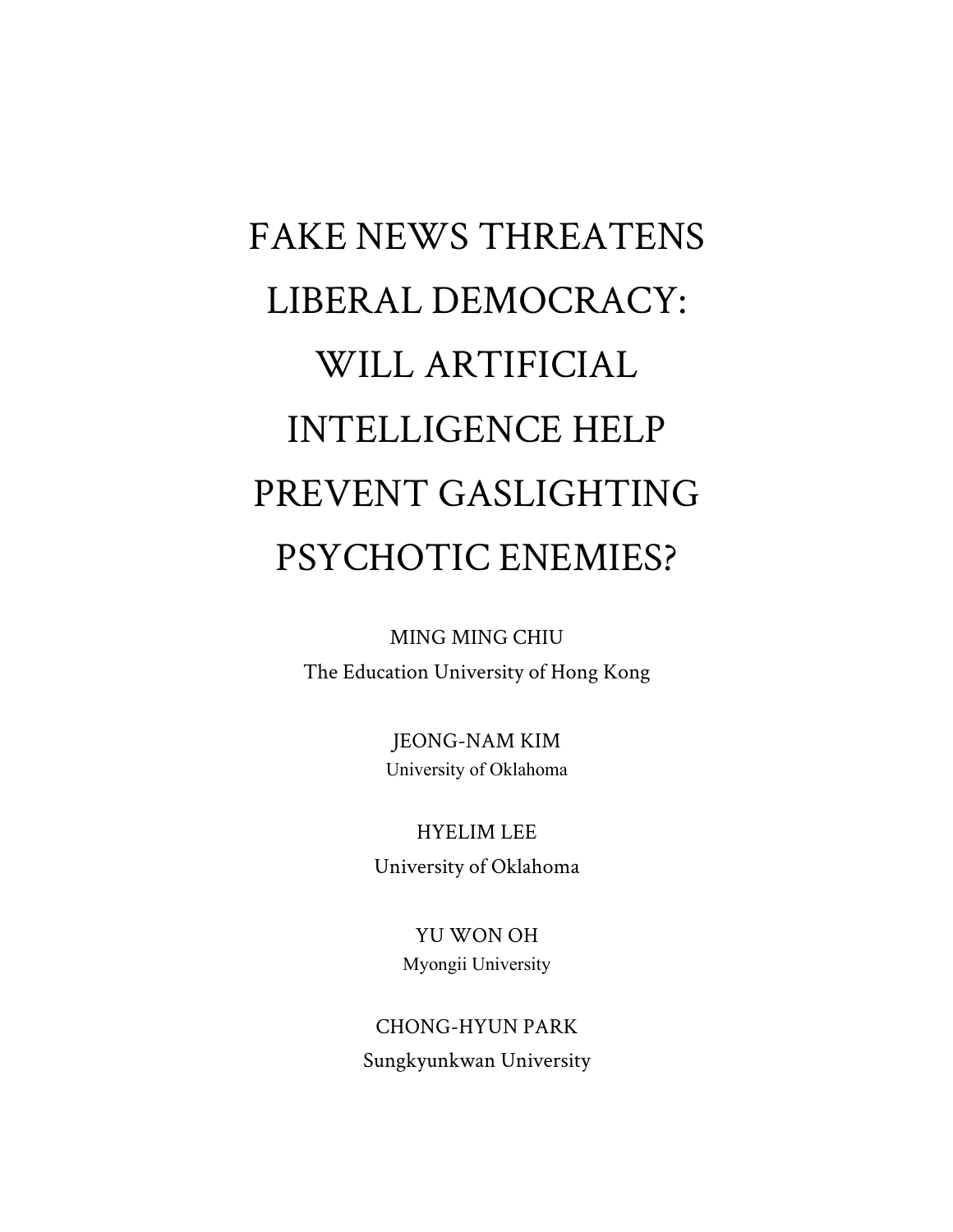



*Volume 5 · Number 2 · 2021 · Pages 363 - 387*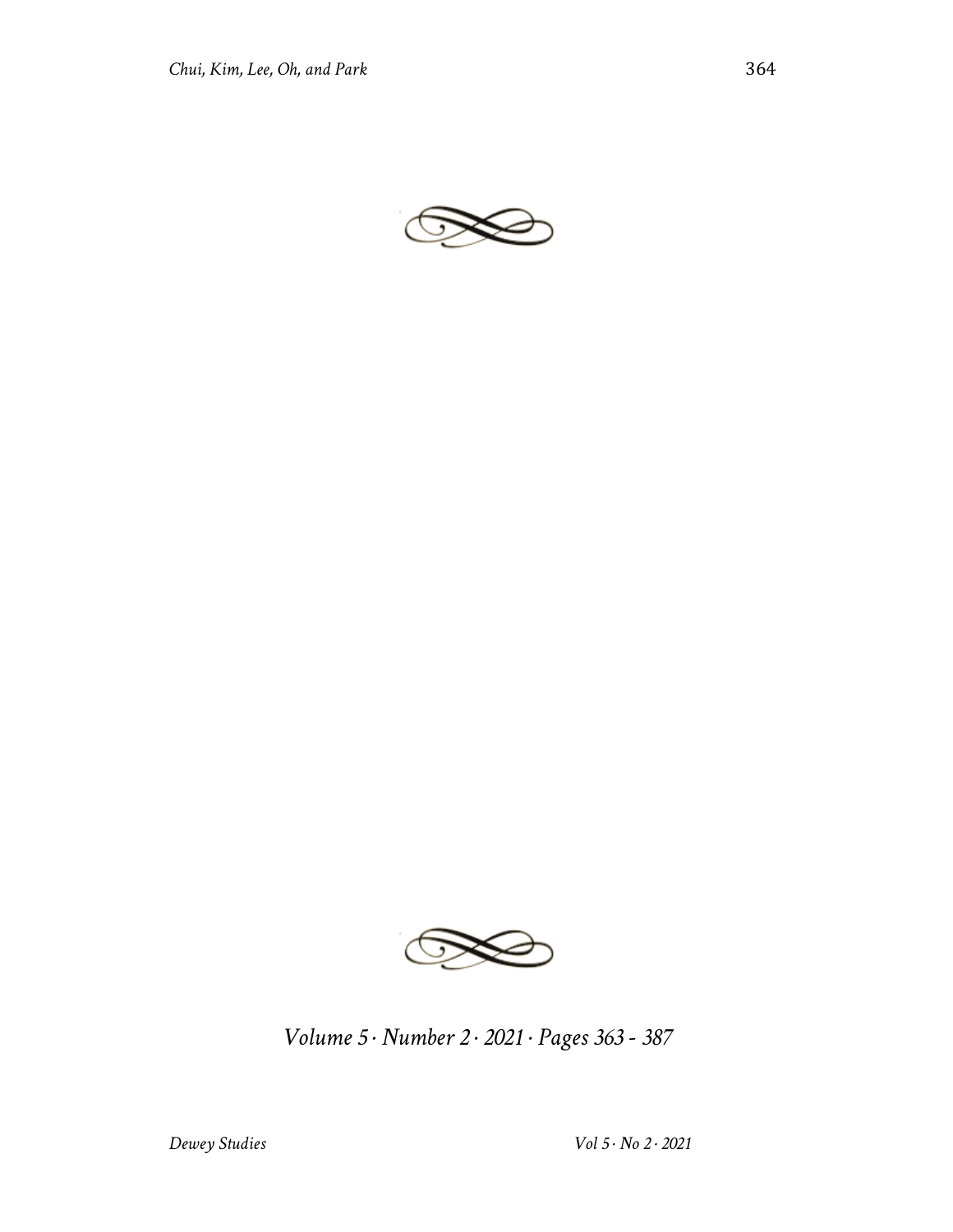ffective liberal democracy relies on citizens and their government representatives accepting shared facts to solve problems and make decisions. By contrast, "false or misleading content presented as news" (*fake news*)<sup>1</sup> threatens a healthy marketplace of ideas.<sup>2</sup> Persuasive fake news divides people to perceive different realities, view each other as psychotic, and hear advocacy for opposing realities as enemy gaslighting. Failing to agree on facts, shared problems, or acceptable solutions paralyzes democratic processes,<sup>3</sup> and denial of actual problems (e.g., climate change) blocks the cooperation and compromise E

<sup>1</sup> Nolan Higdon. *The anatomy of fake news*. University of California Press, 2020: 27. For the purposes of this article, consider reports of events, such as rain, as true or fake news. Epistemological explication of subtler distinctions of truth, validity, or contested concepts are beyond the scope of this short article.

<sup>2</sup> Jeong-Nam Kim and Homero Gil de Zúñiga, "Pseudo-information, media, publics, and the failing marketplace of ideas: Theory," *American Behavioral Scientist* 65, no. 2 (2021): 164, https://doi.org/10.1177/0002764220950606.

<sup>&</sup>lt;sup>3</sup> Civiqs, "Do you think the nation's economy is getting better or worse?" Civiqs, accessed July 7, 2021,

https://civiqs.com/results/economy\_us\_direction; Michael Tesler, "Republicans' pessimistic views on the economy have little to do with the economy," *FiveThirtyEight*, May 5, 2021,

https://fivethirtyeight.com/features/republicans-pessimisticviews-on-the-economy-have-little-to-do-with-the-economy/.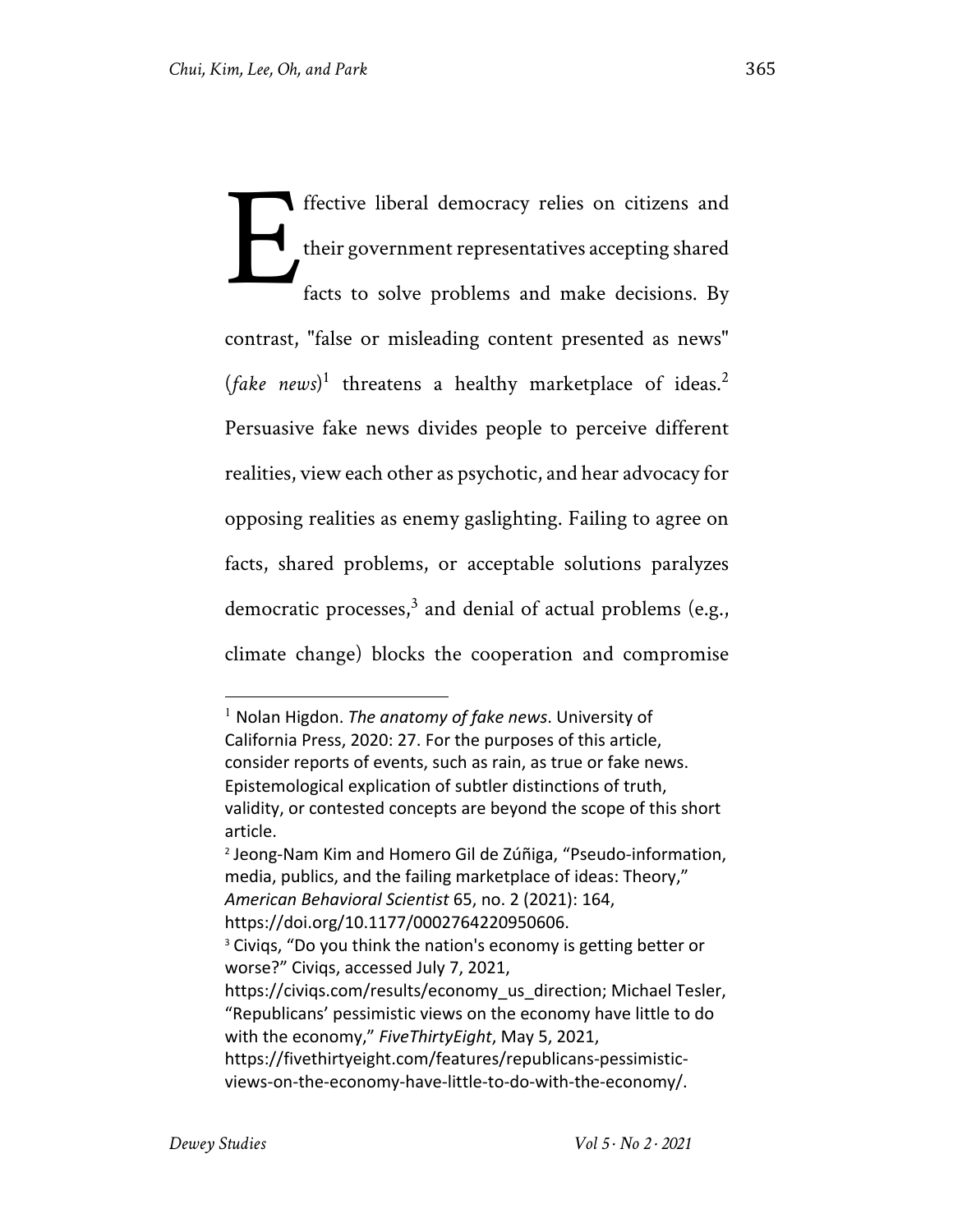needed to solve them.<sup>4</sup> Moreover, solutions to false problems (e.g., voter fraud)<sup>5</sup> not only waste time, effort, and resources, but might cause harm (allowing identification cards of soldiers but not college students<sup>6</sup> can disenfranchise students and change election outcomes). Even worse, viewing fellow citizens as enemies fosters self-destructive behaviors that hurt them but also harm ourselves.<sup>7</sup> Hence, fake news threatens liberal democracy.

#### **News Validity, Volume, and Velocity**

Detecting fake news to inform suitable interventions is challenging. Despite 1,480 public tweets discussing a violent US Capitol Insurrection against election fraud (spurred by fake news), government authorities failed to stop it from

<sup>4</sup> Kari Marie Norgaard, "Climate denial: Emotion, psychology, culture, and political economy," *Oxford handbook on climate change and society* 18, (Summer, 2011): 399.

<sup>5</sup> Minnite, Lorraine C. *The myth of voter fraud*. Cornell University Press, 2011:4.

<sup>&</sup>lt;sup>6</sup> "Required identification for voting in person," VoteTexas, accessed 2021, https://www.votetexas.gov/register-tovote/need-id.html.

<sup>7</sup> Dominic J. Packer and Jay Van Bavel. *The power of us: Harnessing our shared identities to improve performance, increase cooperation, and promote social harmony*. 2021:153.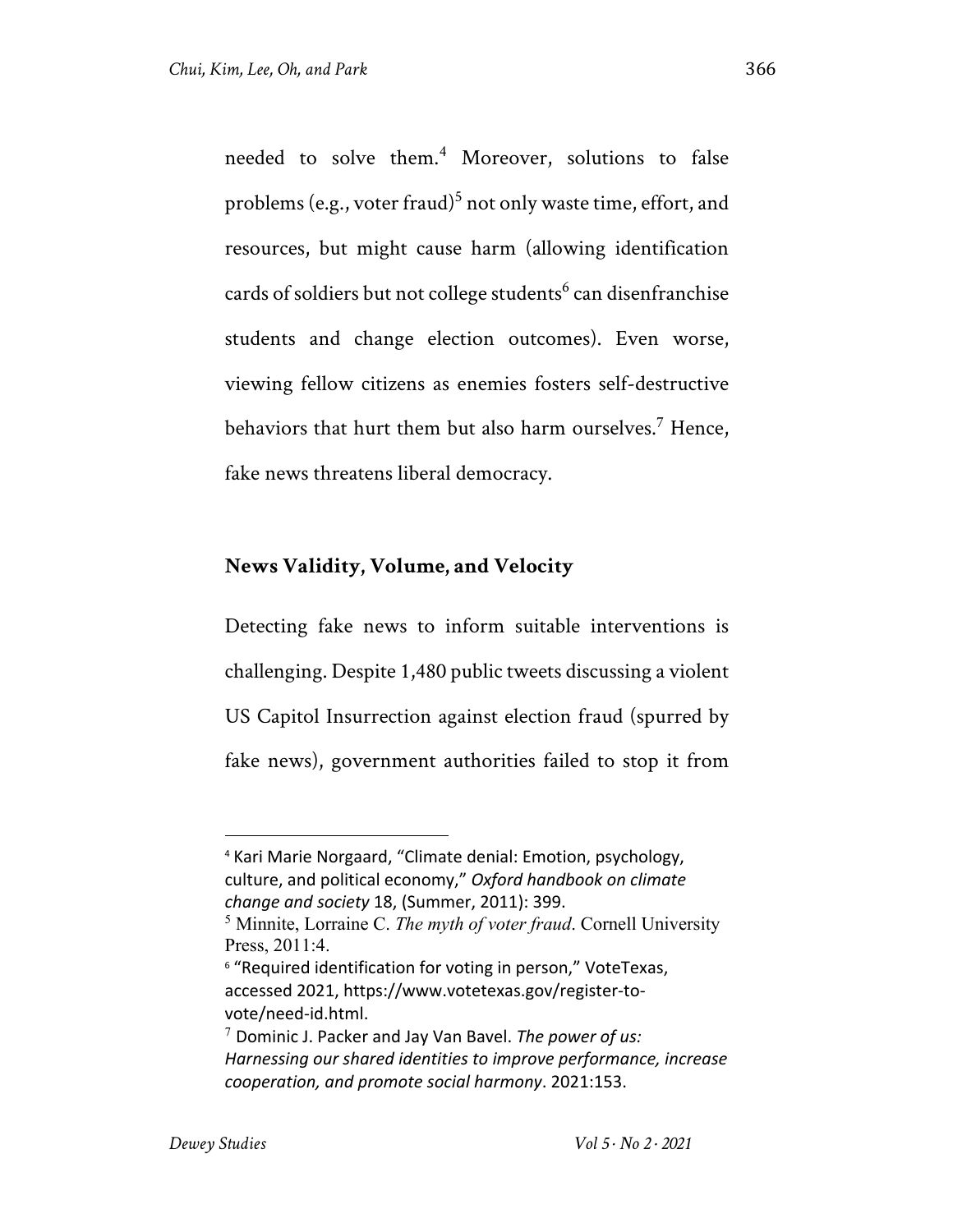killing 5 people and injuring over  $140$  others.<sup>8</sup> Even with training, most humans cannot identify fake news,<sup>9</sup> especially as alternative media (e.g., *209 Times*) can publish 99% real news (e.g., Associated Press news) mixed with 1% fake news—which itself mostly contains facts.<sup>10</sup> Political dominance of media of mostly true news (e.g., Viktor Orban's Fidesz party in Hungary)<sup>11</sup> further facilitates embedding of fake news and hinders its detection.

 $8$  Jessica Guynn, "'Burn down DC': Violence that erupted at Capitol was incited by pro-Trump mob on social media," *USA Today*, February 12, 2021,

https://www.usatoday.com/story/tech/2021/01/06/trump-riottwitter-parler-proud-boys-boogaloos-antifa-qanon/6570794002/  $9$  Lutzke, L., Drummond, C., Slovic, P., and Árvai, J. (2019). Priming critical thinking: Simple interventions limit the influence of fake news about climate change on Facebook. *Global Environmental Change*, *58*, 101964; Pimmer, Christoph, Christoph Eisemann, and Magdalena Mateescu. "Fake news resilience through online games? Tentative findings from a randomized controlled trial in higher education." Paper presented at the 17th International Conference on Cognition and Exploratory Learning in Digital Age, 2020.

<sup>10</sup> Yowei Shaw, "The chaos machine: An endless hole," *Hear Every Voice*, April 29, 2021,

https://www.npr.org/programs/invisibilia/992214107/the-chaosmachine-an-endless-hole.

<sup>&</sup>lt;sup>11</sup> Zoltan Simon, "Hungary's strongman leader nears full control of national media," *Bloomberg*, July 24, 2020,

https://www.bloomberg.com/news/articles/2020-07-24/tophungarian-independent-news-site-staff-quits-citing-pressure.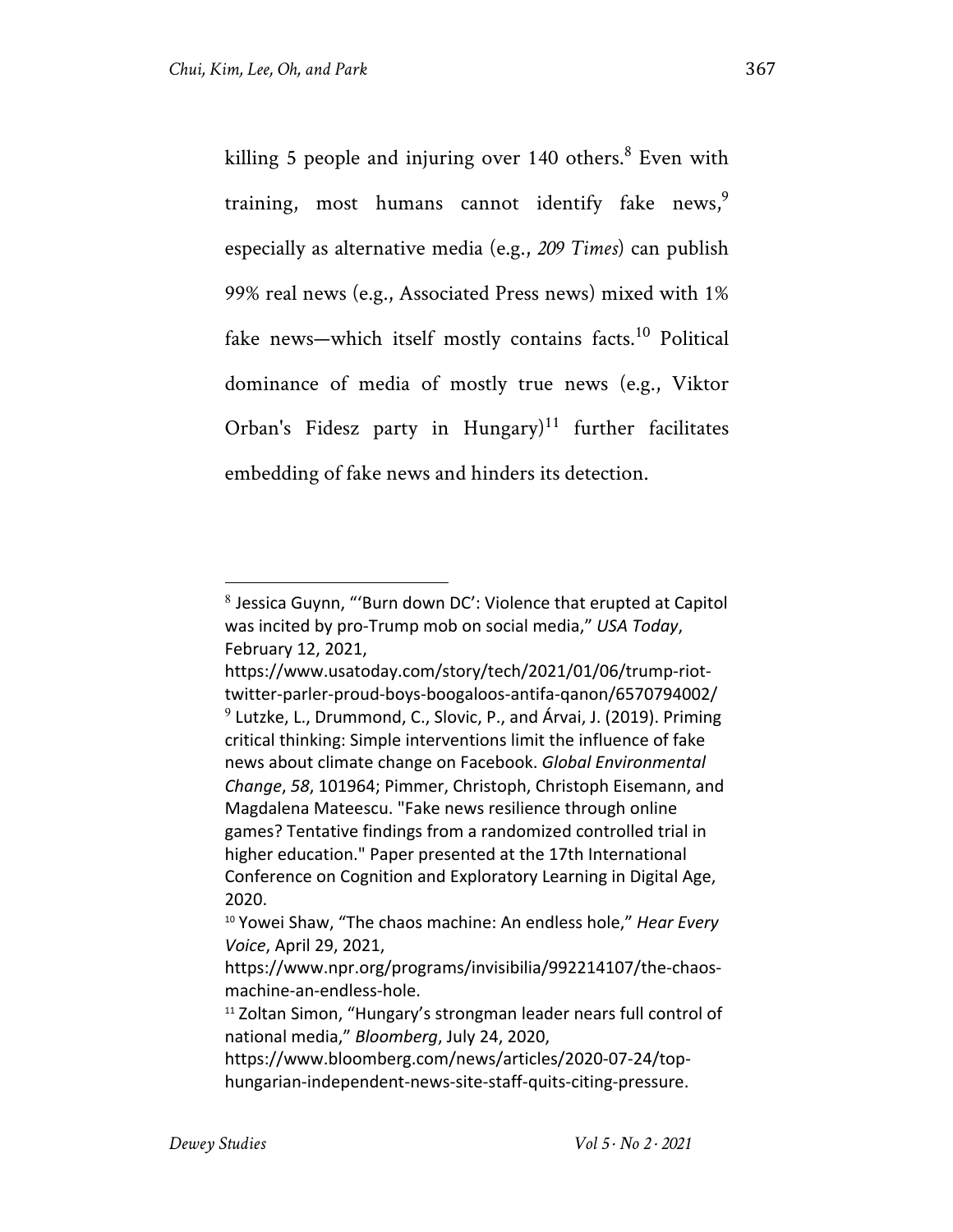Social media motivates and enables people to find, curate, and quickly share messages, regardless of validity, within their social networks.<sup>12</sup> So, purveyors of fake news launch them via publics' information trafficking to enhance credibility, approval, and velocity (i.e., how many users see the fake news within a time interval;  $=$  users/time; e.g., 2,000 users per hour).<sup>13</sup> As fake news spreads faster than true news, social media's facility accelerates its spread<sup>14</sup> (e.g., over 500 million daily tweets). Quickly disseminating fake news to a million people within a day rather than a decade escalates its threat by overwhelming human analysts and demanding faster responses. Likewise, viral fake news across many diverse, online communities (rather than only one homogeneous community) appeals to many different audiences, accelerates its spread, and escalates its danger.

Even without fake news, unimportant viral news can distract from unflattering true news (e.g., after Russia's

<sup>&</sup>lt;sup>12</sup> Soroush Vosoughi, Deb Roy, and Sinan Aral, (2018). "The spread of true and false news online," *Science* 359, no. 6380 (Spring, 2018): 1146.

<sup>&</sup>lt;sup>13</sup> Kim and Gil de Zúñiga: 165, 167.

<sup>&</sup>lt;sup>14</sup> "The number of tweets per day in 2020," David Sayce, May 2020, https://www.dsayce.com/social-media/tweets-day/.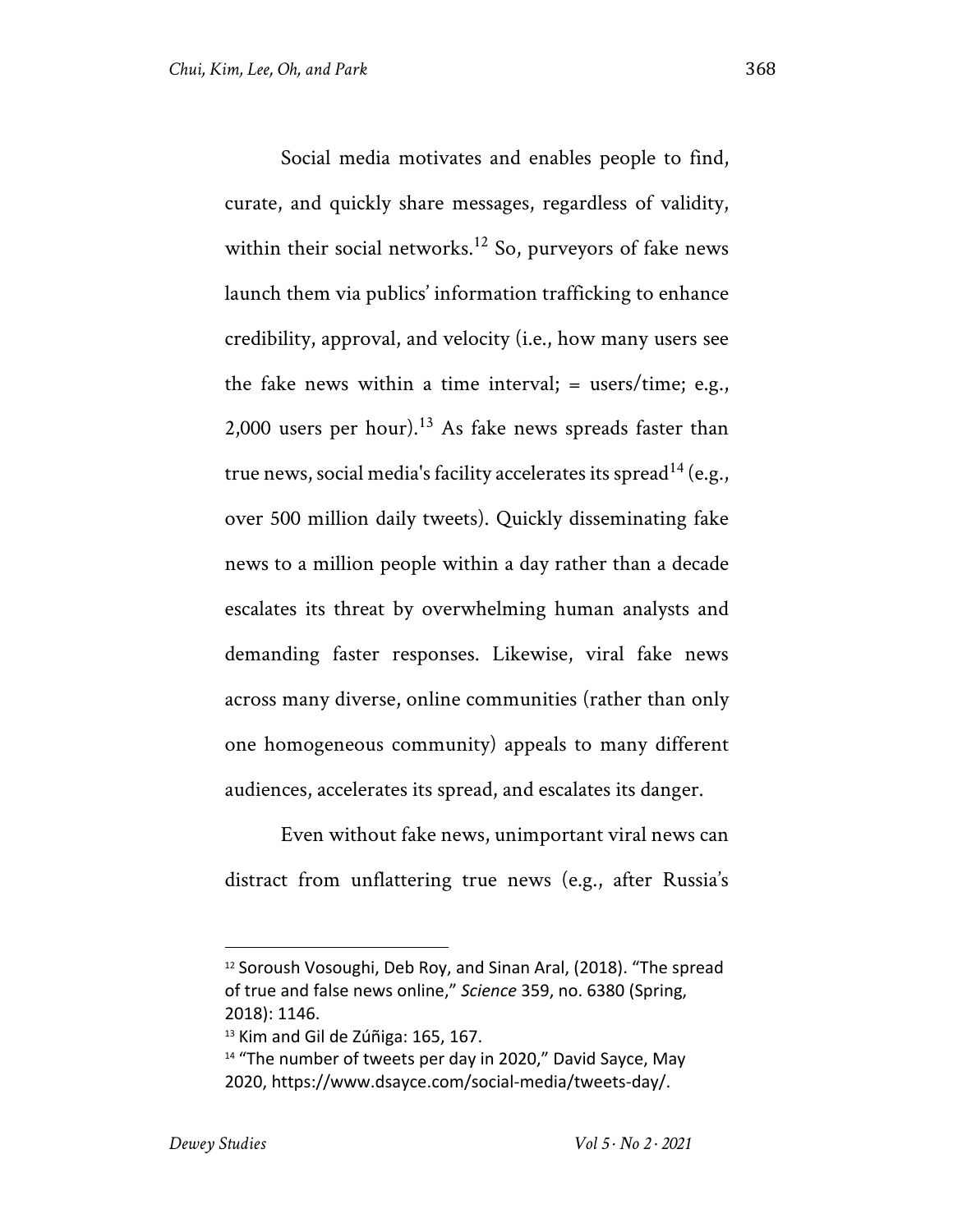*Fancy Bear* hacked John Podesta emails, Wikileaks released them to deluge Trump's "grab 'em by the  $p^{***}y$ " scandal).<sup>15</sup> Indeed, mass media influence audiences mostly by directing their attention, not by imposing specific views<sup>16</sup> (e.g., Trump supporters rejected mainstream media's call to wear masks to slow the pandemic). Unlike mainstream media, social media reflects many people's thoughts, so it reflects public understanding and hence, the information health of a liberal democracy.

#### **Artificial Intelligence: Machine Learning**

As humans cannot readily determine the validity of high volume, high-velocity messages, we advocate using computers to quickly collect, organize, and analyze them.<sup>17</sup>

*Opinion Quarterly* 36, no. 2 (Summer, 1972): 176.

<sup>&</sup>lt;sup>15</sup> "Report of the Select Committee on Intelligence United States Senate on Russian Active Measures Campaigns and Interference in the 2016 U.S. Election," Senate Intelligence Committee, November 10, 2020,

https://www.intelligence.senate.gov/sites/default/files/documen ts/report\_volume5.pdf.

<sup>16</sup> *Agenda setting theory*, Maxwell E. McCombs, and Donald L. Shaw, "The agenda-setting function of mass media," *Public* 

 $17$  Mehryar Mohri, Afshin Rostamizadeh, and Ameet Talwalkar. *Foundations of machine learning*. Cambridge: MIT press, 2018: 2.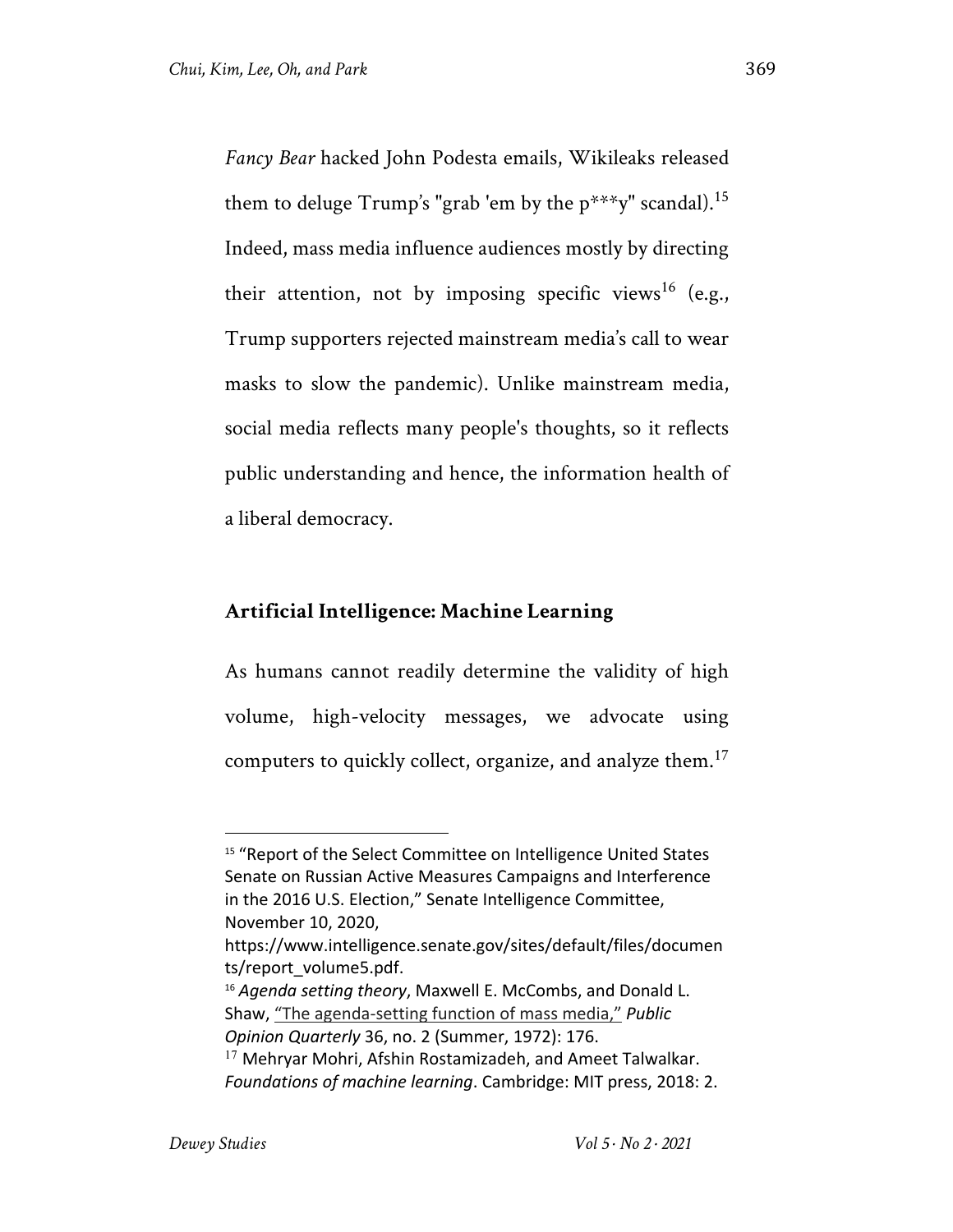Notably, experts in computer systems that perform tasks typically requiring human intelligence (*artificial intelligence*), have the knowledge, big data, and money (e.g., government grants and company budgets) to identify fake news, its authors, its dissemination speed, and its extent. Specifically, they develop computer systems that can learn and adapt without explicit instructions (*machine learning*, ML) by using many messages to create filters that detect fake news.<sup>18</sup> Based on many input messages labeled as true, false, or neither (e.g., vanilla tastes better than chocolate), ML creates a series of filters from message features to estimate the likelihood that a new message is fake news (e.g., 23% fake,  $60\%$  true,  $17\%$  neither).<sup>19</sup> Complementing ML, statistical analyses of linguistic, demographic, and other

 $18$  Saqib Hakak, Mamoun Alazab, Suleman Khan, Thippa Reddy Gadekallu, Praveen Kumar Reddy Maddikunta, and Wazir Zada Khan, "An ensemble machine learning approach through effective feature extraction to classify fake news," *Future Generation Computer Systems* 117 (Spring 2021): 47.  $19$  Michael I. Jordan, and Tom M. Mitchell, "Machine learning:

Trends, perspectives, and prospects," *Science* 349, no. 6245 (Summer 2015): 255.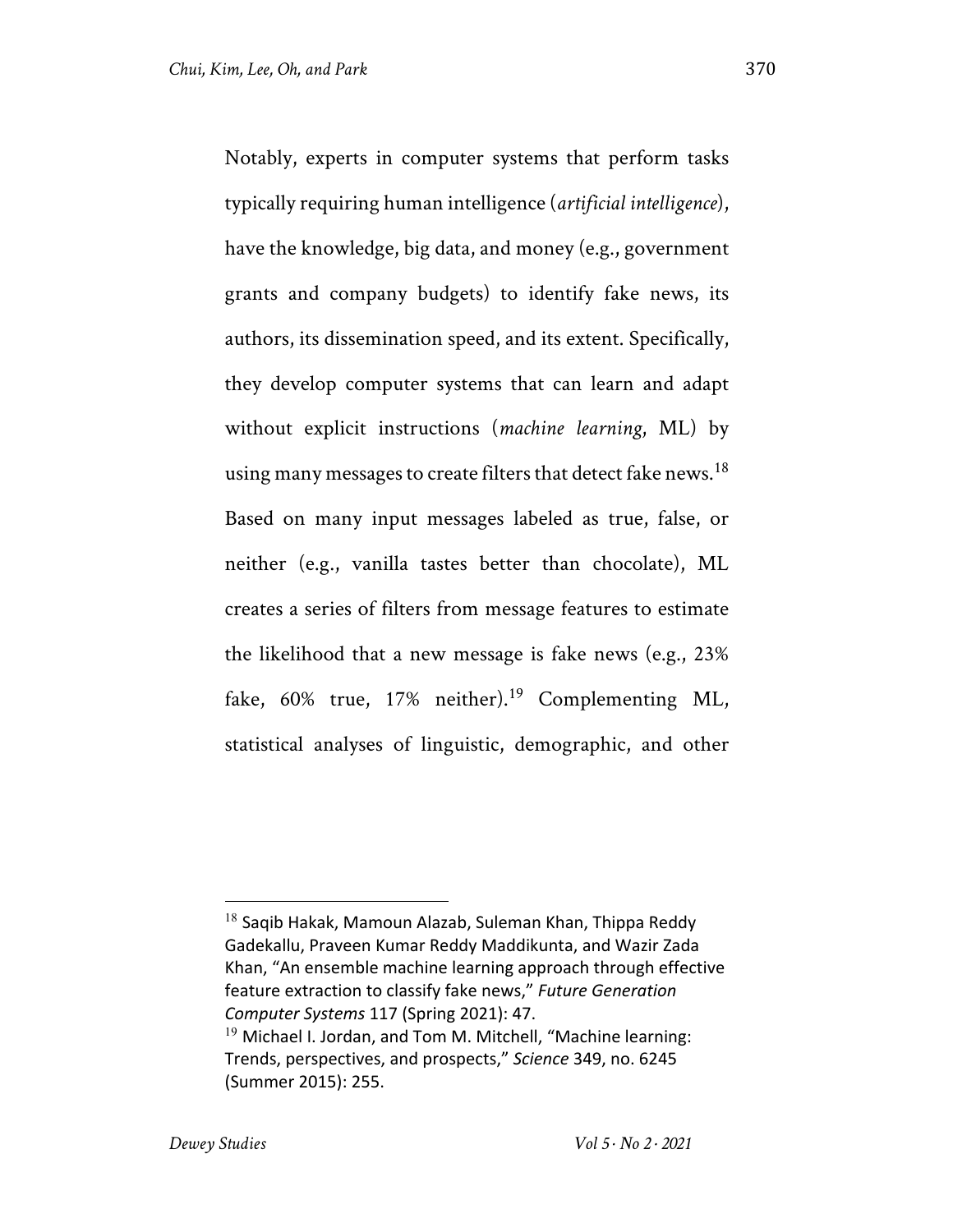features of a message can identify and predict its dissemination scope and speed. $20$ 

# **Reducing ML Biases with Diverse Views**

However, ML can suffer from biases and opacity.<sup>21</sup> Biased ML systems systematically disadvantage underprivileged subpopulations.<sup>22</sup> As no system can fully satisfy all 21 mathematical definitions of fairness, mitigating bias typically involves trade-offs.<sup>23</sup> For example, fairness can demand that an author's race does not (a) predict fake news (*independence*) or (b) alter ML prediction of fake news (*separation*). However, if an author's race is correlated with

 $20$  Gabriel Rossman, Ming Ming Chiu, and Joeri M. Mol. "Modeling Diffusion of Multiple Innovations via Multilevel Diffusion Curves: Payola in Pop Music Radio." *Sociological Methodology* 38, no. 1 (2008): 222.

<sup>21</sup> Mehrabi, Ninareh, Fred Morstatter, Nripsuta Saxena, Kristina Lerman, and Aram Galstyan. "A survey on bias and fairness in machine learning." *ACM Computing Surveys (CSUR)* 54, no. 6 (2021): 1.

<sup>&</sup>lt;sup>22</sup> Heinrich Jiang, and Ofir Nachum, (2020). "Identifying and correcting label bias in machine learning," https://arxiv.org/abs/1901.04966*.*

 $23$  Arvind Narayanan, "21 Fairness Definitions and Their Politics, ACM Conference on Fairness, Accountability and Transparency," YouTube, March 2, 2018, https://www.youtube.com/ watch?v=jIXIuYdnyyk.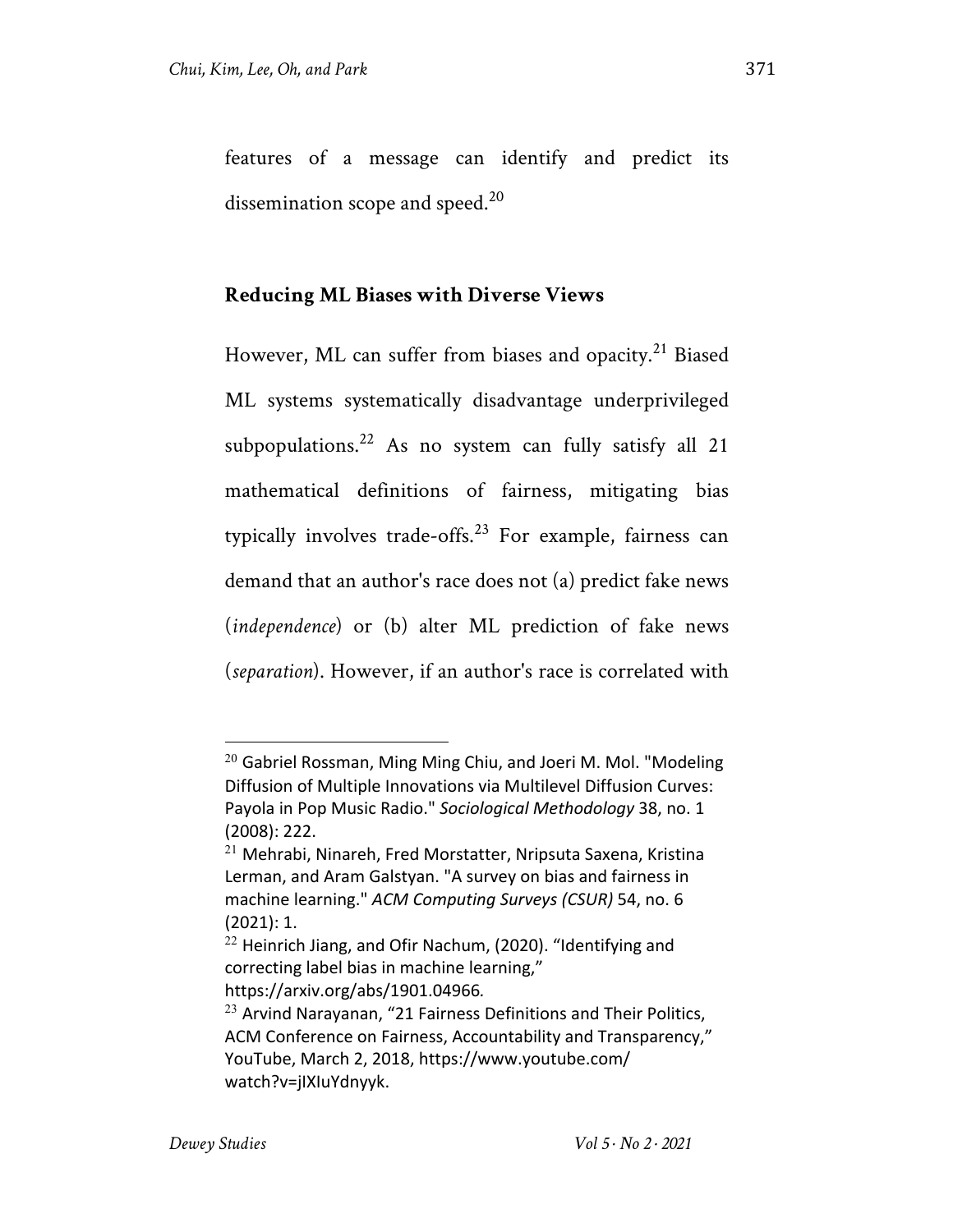a feature linked to true or fake news (e.g., many professors are white), a ML model cannot have both race independence and race separation, so it must be somewhat unfair.

Biases can occur via sampling, history, labeling, or proxies. An input data sample might not represent the target population (*sampling bias;* <sup>24</sup> e.g., a social media sample with mostly tweets and few Facebook posts overvalues tweets and undervalues Facebook posts). Also, inputting historical data with biased outcomes can reproduce them (*historical bias*; <sup>25</sup> e.g., ignoring the recent increase in news articles authored by women both overvalues men's articles and undervalues women's articles). Incorrect labeling of true news as fake can bias ML results (*labeling bias*; <sup>26</sup> e.g., Brexit supporters incorrectly label the message "European

<sup>24</sup> Joy Buolamwini, and Timnit Gebru, "Gender Shades: Intersectional Accuracy Disparities in Commercial Gender Classification," *Proceedings of Machine Learning Research* 81 (2018): 77.

<sup>&</sup>lt;sup>25</sup> Solon Barocas and Andrew D. Selbst, "Big Data's Disparate Impact," *California University Law Review* 104, no. 3 (Autumn, 2016): 671, http://www.californialawreview. org/wpcontent/uploads/2016/06/2Barocas-Selbst.pdf.

<sup>26</sup> Cade Metz, "Using A.I. to Find Bias in A.I.," *New York Times,* June 30, 2021,

https://www.nytimes.com/2021/06/30/technology/artificialintelligence-bias.html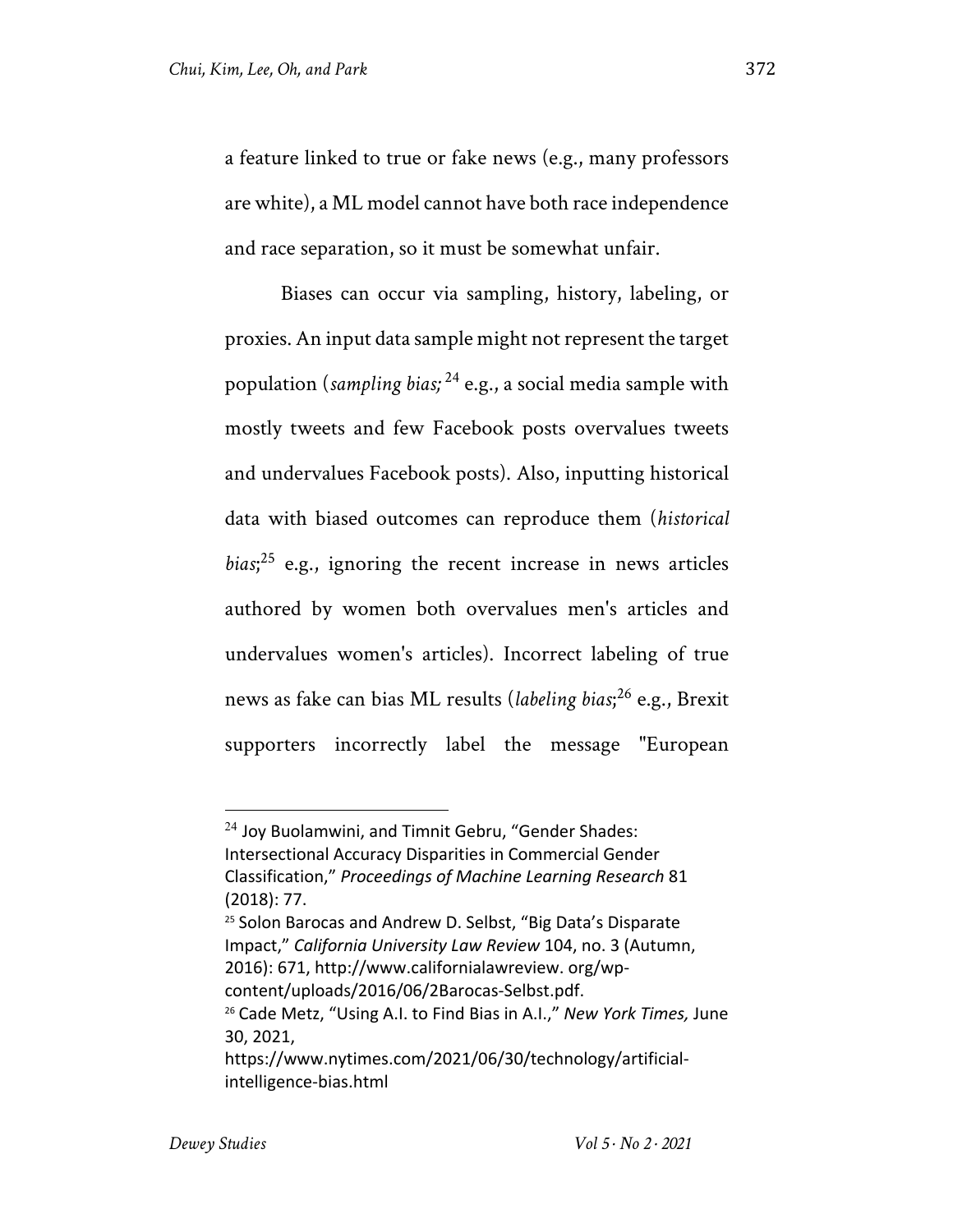membership increases British trade" as false). As features of the outcome (true vs. fake) or input (credibility) often lack precise definition, ML designers might use simplistic/imprecise proxies (*proxy bias*; <sup>27</sup> e.g., BBC news is not always true). Hence, each ML team should include diverse individuals with sensitivity to such biases (e.g., women, racial minorities, etc.). Then, all team members can attend to these biases, brainstorm proposals to minimize them, and test their effectiveness.

Also, unlike mathematical or statistical models whose variables predict outcomes (e.g., age predicts fake news), ML's filters typically yield cryptic numbers (black box). Thus, ML designers often do not know (a) how to interpret the numbers and (b) how their system decides<sup>28</sup> whether a news article is fake. As such opacity exacerbates invisible

<sup>27</sup> Aaron Klein, "Credit Denial in the Age of AI," *Brookings Institution*, April 11, 2019, https://www.brookings.edu/ research/credit-denial-in-the-age-of-ai/; Ziad Obermeyer, Brian Powers, Christine Vogeli, and Sendhil Mullainathan, "Dissecting Racial Bias in an Algorithm Used to Manage the Health of Populations," *Science* 366, no. 6464 (Winter, 2019): 447.  $28$  Mohri et al.:5.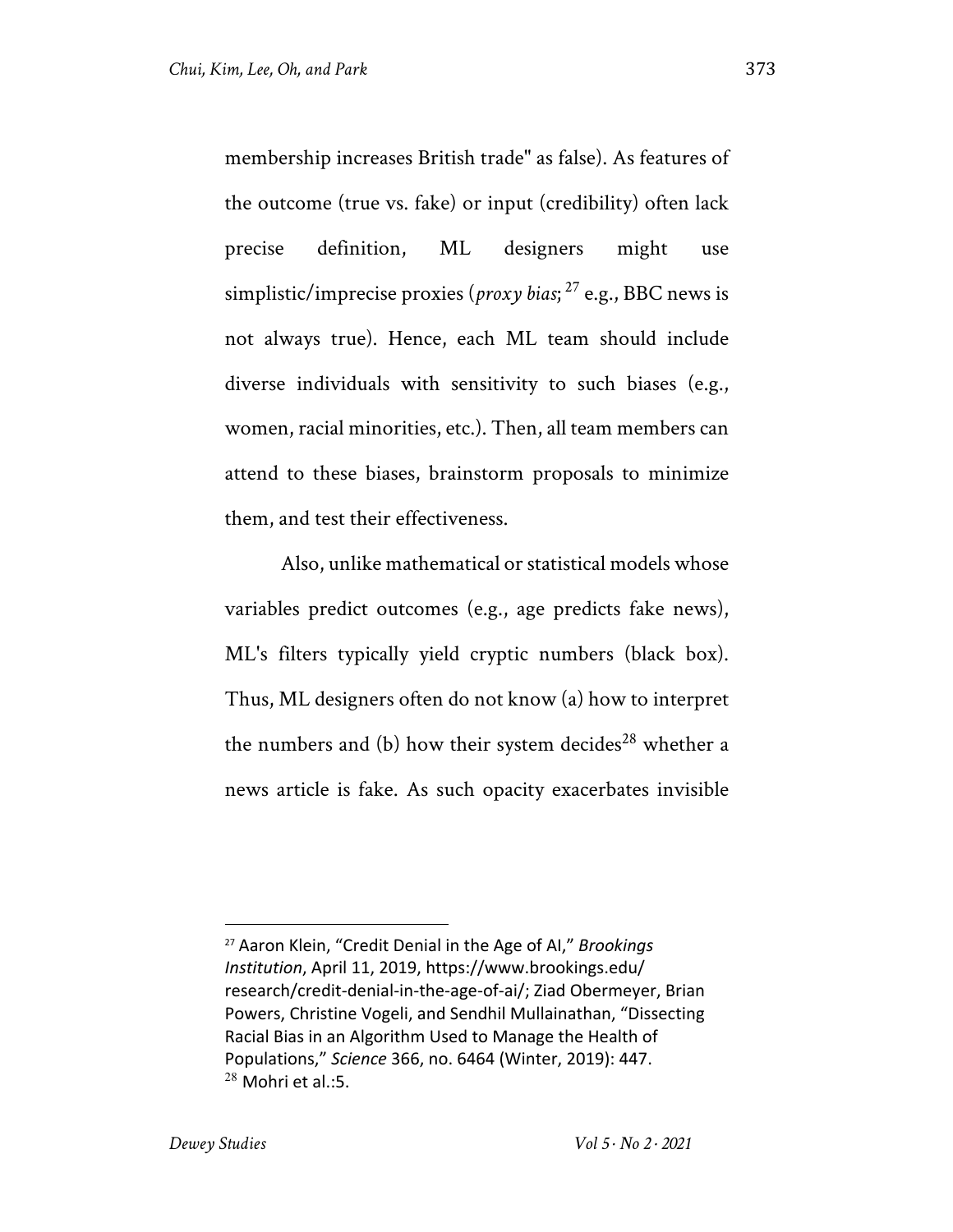biases, ML scholars devised methods to increase ML transparency.<sup>29</sup>

#### **Overcoming ML Opacity and Bias with Greater**

#### **Transparency**

We can increase ML transparency via (a) global descriptions of features and (b) local interpretation of specific predictions.<sup>30</sup> By organizing and visualizing the overall ML results (e.g., via *Yellowbrick* software), designers can hypothesize key input features of the message, author, online community, or time, and then test how assigning different weights to each feature affects outcomes.<sup>31</sup> For example, ML output indicates 7 million fake news messages and 3 million true news messages, so we examine the

<sup>&</sup>lt;sup>29</sup> Giorgio Visani, Enrico Bagli, Federico Chesani, Alessandro Poluzzi, and Davide Capuzzo, "Statistical stability indices for LIME: obtaining reliable explanations for machine learning models," *Journal of the Operational Research Society*, (Winter, 2020): 1.  $30$  Josua Krause, Adam Perer, and Kenney Ng, "Interacting with predictions: Visual inspection of black-box machine learning models," *Proceedings of the 2016 CHI conference on human factors in computing systems*, (Summer, 2016): 5686.  $31$  Benjamin Bengfort, and Rebecca Bilbro, "Yellowbrick: Visualizing the scikit-learn model selection process," *Journal of Open Source Software* 4, no. 35 (Spring 2019): 1075.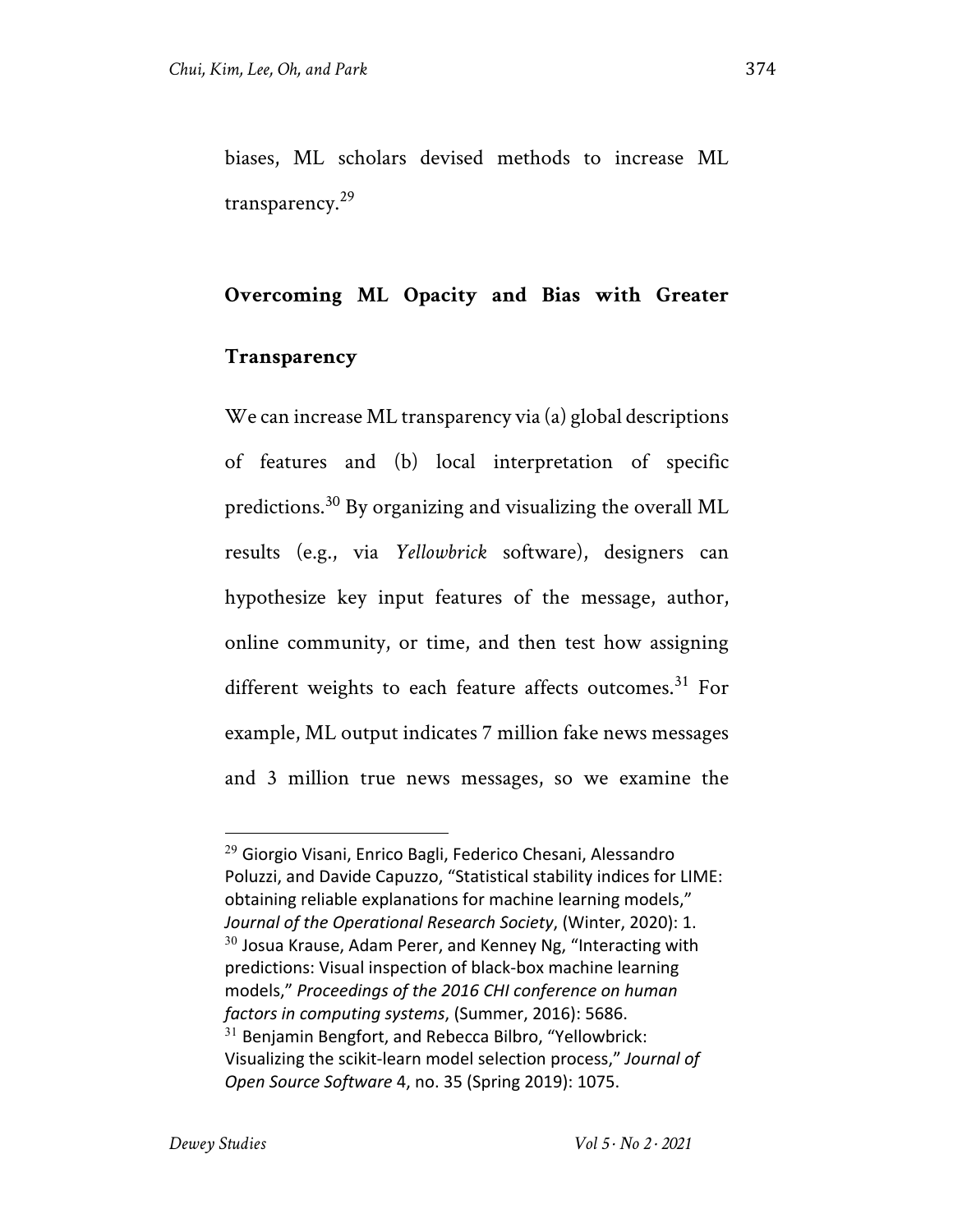proportion of messages in each category with specific features (e.g., certainty words ["always"] appear in 80% fake news but only 10% of true news). Then, we create models (e.g., statistical) with features like certainty, and test whether the model results resemble the ML results. Likewise, we test for bias. To detect gender bias, we test whether adding a *female* (vs. male) *author* variable to the ML system yields substantially different results.

Also, users can examine specific predictions to consider whether slight changes in a message's input features affect the outcome (e.g., via *Lime software*).<sup>32</sup> For example, does sending two similar sentences ("immigrants *always* help the French economy" and "immigrants *can* help the French economy") into the ML system yield different results? Likewise, we test for racial bias with "*Black* immigrants help the French economy" and "*White* immigrants help the French economy."

ML scholars can then work together with domain experts (e.g., communication, linguistics, political science) and statisticians to test these hypotheses within transparent,

 $32$  Visani et al.:1.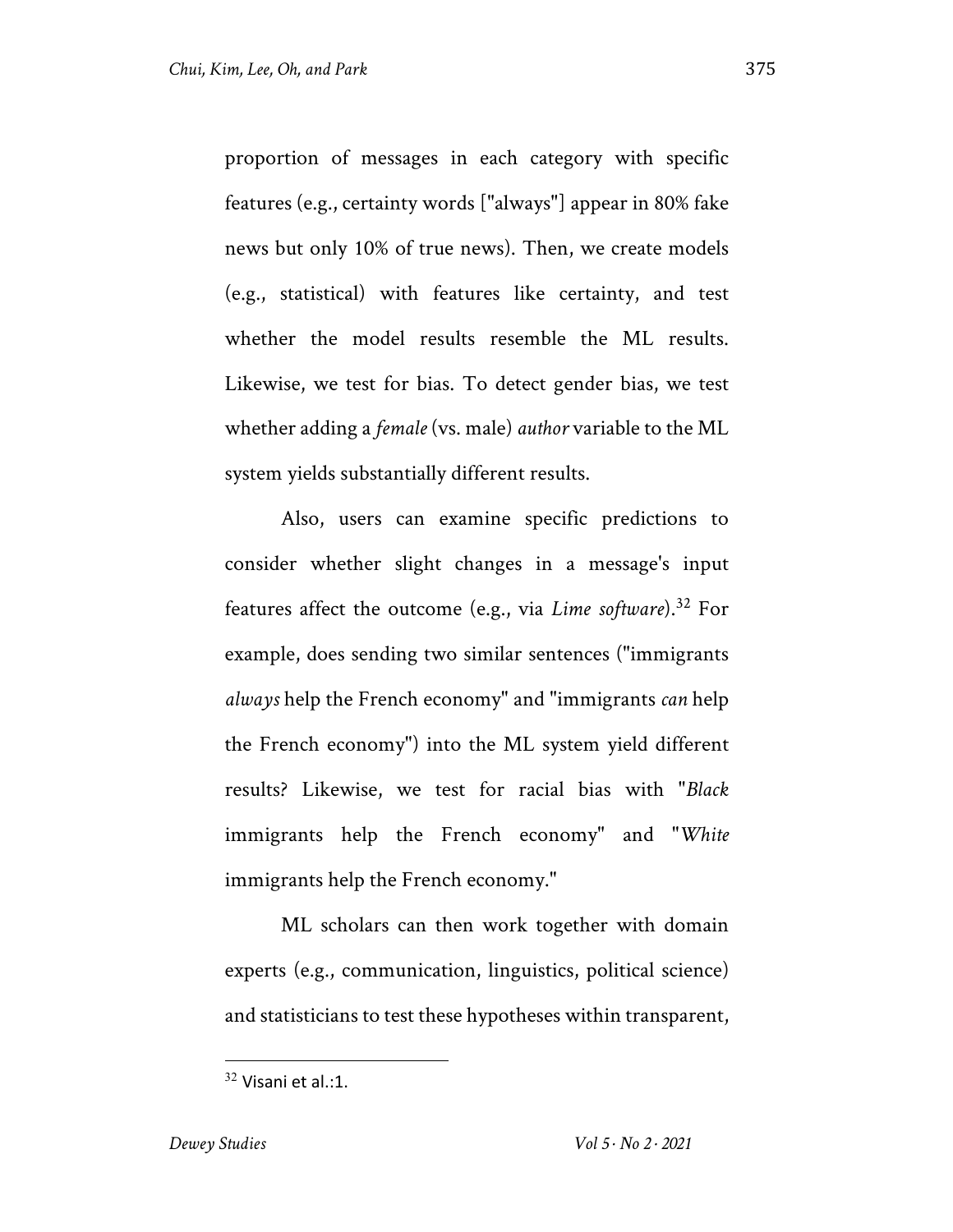comprehensive, ecological, explanatory models. $33$  Then, they can contextualize, interpret, and triangulate their ML and statistics results.<sup>34</sup> Such cooperation can yield ML systems that humans can interpret, use, and trust.

## **Implications**

Institutional cooperation, data protection, and publicized findings can help such collaborations succeed and build public support for detecting fake news. As private companies (e.g., Google, Facebook) and government agencies (e.g., Smithsonian in US) store most social media data, their institutional agreements with researchers can both address public concerns (e.g., protect data confidentiality and privacy) and ensure public dissemination of findings for other scholars, companies, and government officials to use.

 $33$  Littmann et al., "Validity of machine learning in biology and medicine increased through collaborations across fields of expertise," *Nature Machine Intelligence* 2, no. 1 (Spring 2020): 18. <sup>34</sup> Pratap Dangeti, *Statistics for machine learning* (UK: Packt Publishing Ltd., 2017):125.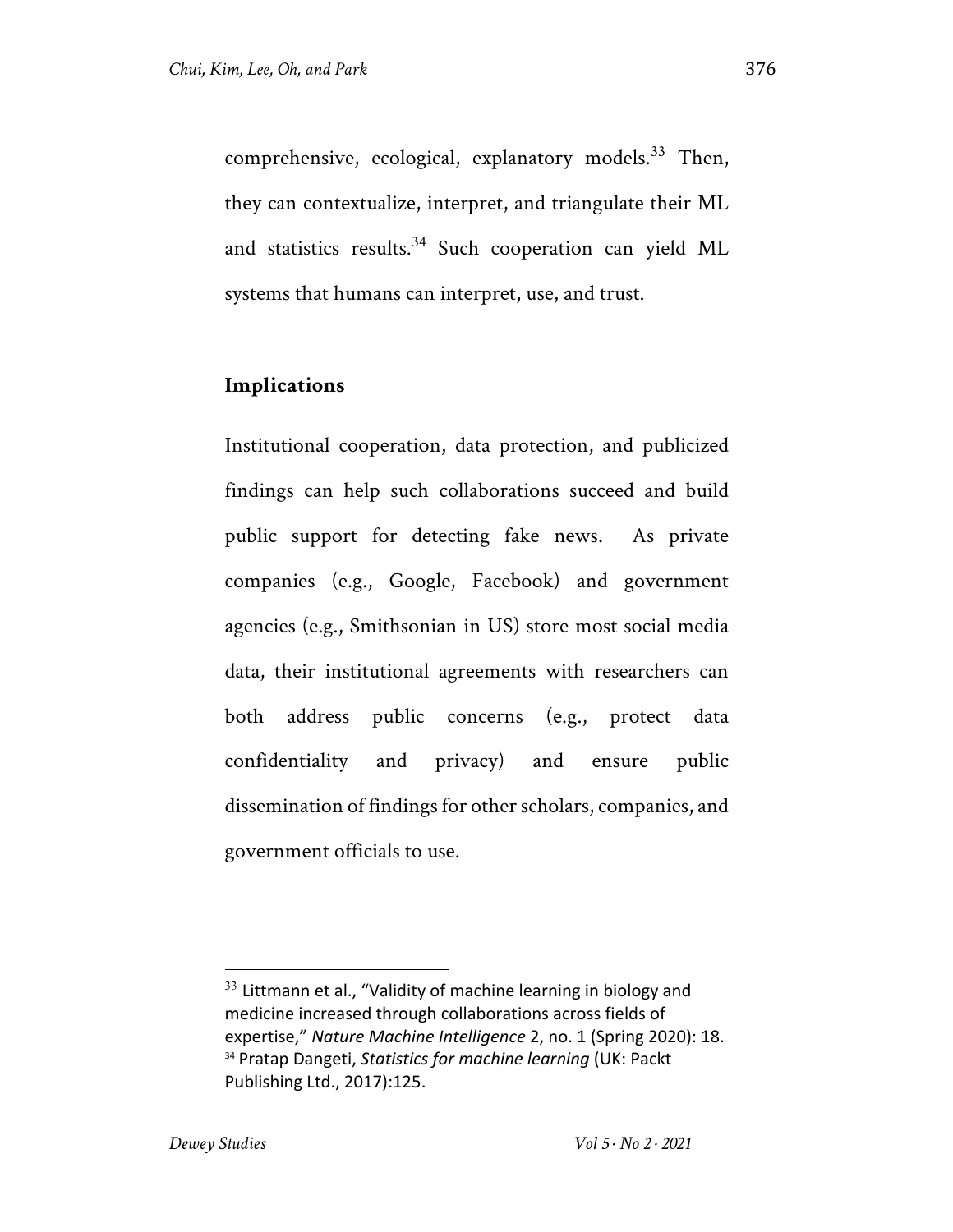Educators can help foster fake news expertise via media literacy and an ML pipeline. Current ML fake news detection systems are too specific or too inaccurate for general users; even the best ML fake news detection systems are biased and flawed, $35$  so people need media literacy education (e.g., News Literacy Project curriculum) to reduce their susceptibility to fake news.<sup>36</sup> Teaching ML and its prerequisites (e.g., computer programming) to all students (starting with https://scratch.mit.edu/ for children) both prepares some students for ML careers and helps all students understand ML strengths and weaknesses to better grasp and accept suitable ML uses, such as detecting fake news.

## **Conclusion**

As high-volume, high-velocity, persuasive fake news can threaten a healthy information marketplace of ideas and paralyze democratic processes, ML can help scan billions of

 $35$  Jiang and Nachum.

<sup>36</sup> *News Literacy Project* offers a free 13-lesson online curriculum (https://get.checkology.org/). Also, *Ground News* compares reporting (https://ground.news/), and *Adfontes Media* assesses the reliability of news sources (http://www.adfontesmedia.com/).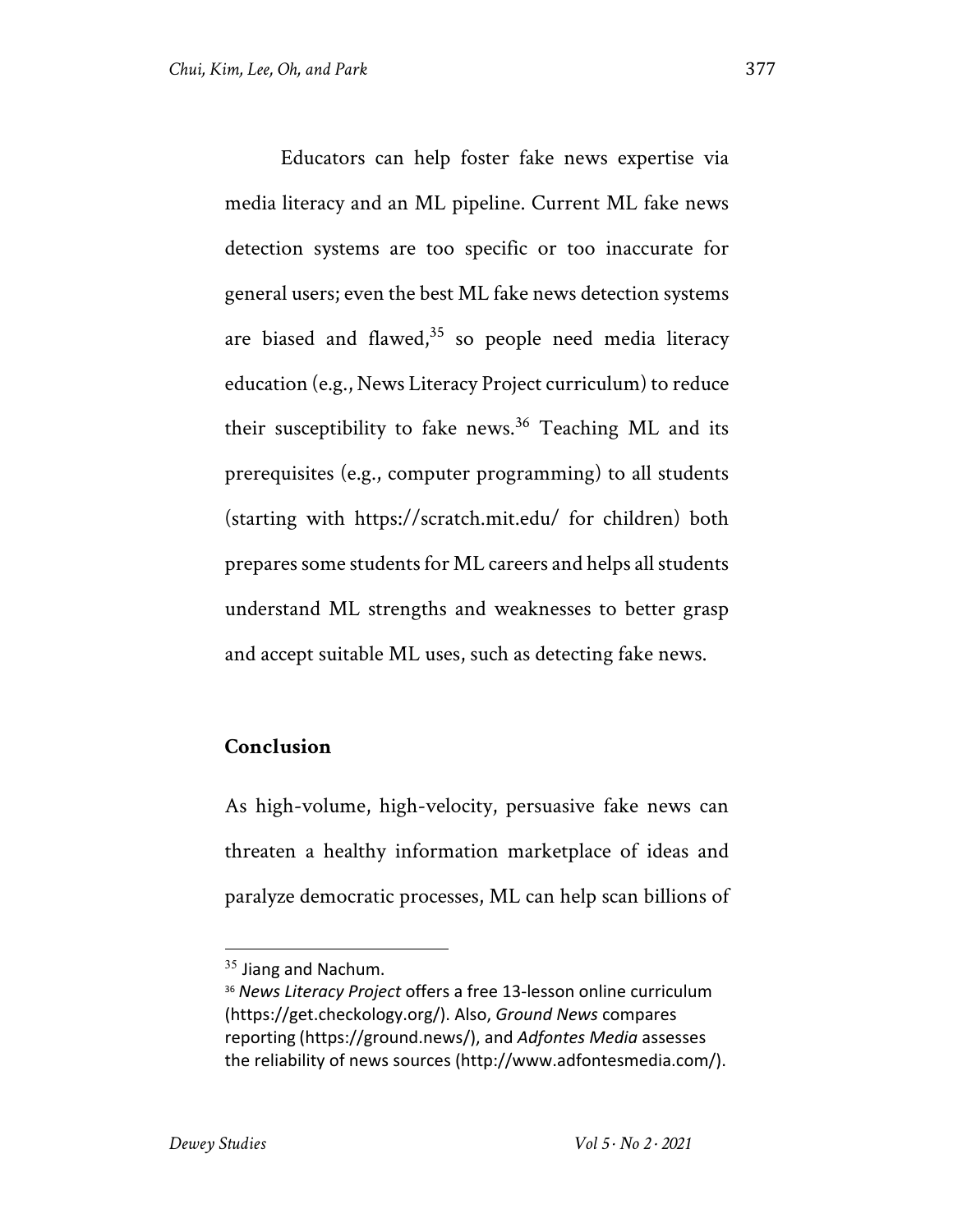messages a day to identify fake news, its scope and its velocity. However, ML experts across industry, government, and academia must cooperate to create and share comprehensible ML algorithms to detect fake news with minimal bias. Also, educators can help counter fake news by teaching media literacy, ML, and its prerequisites.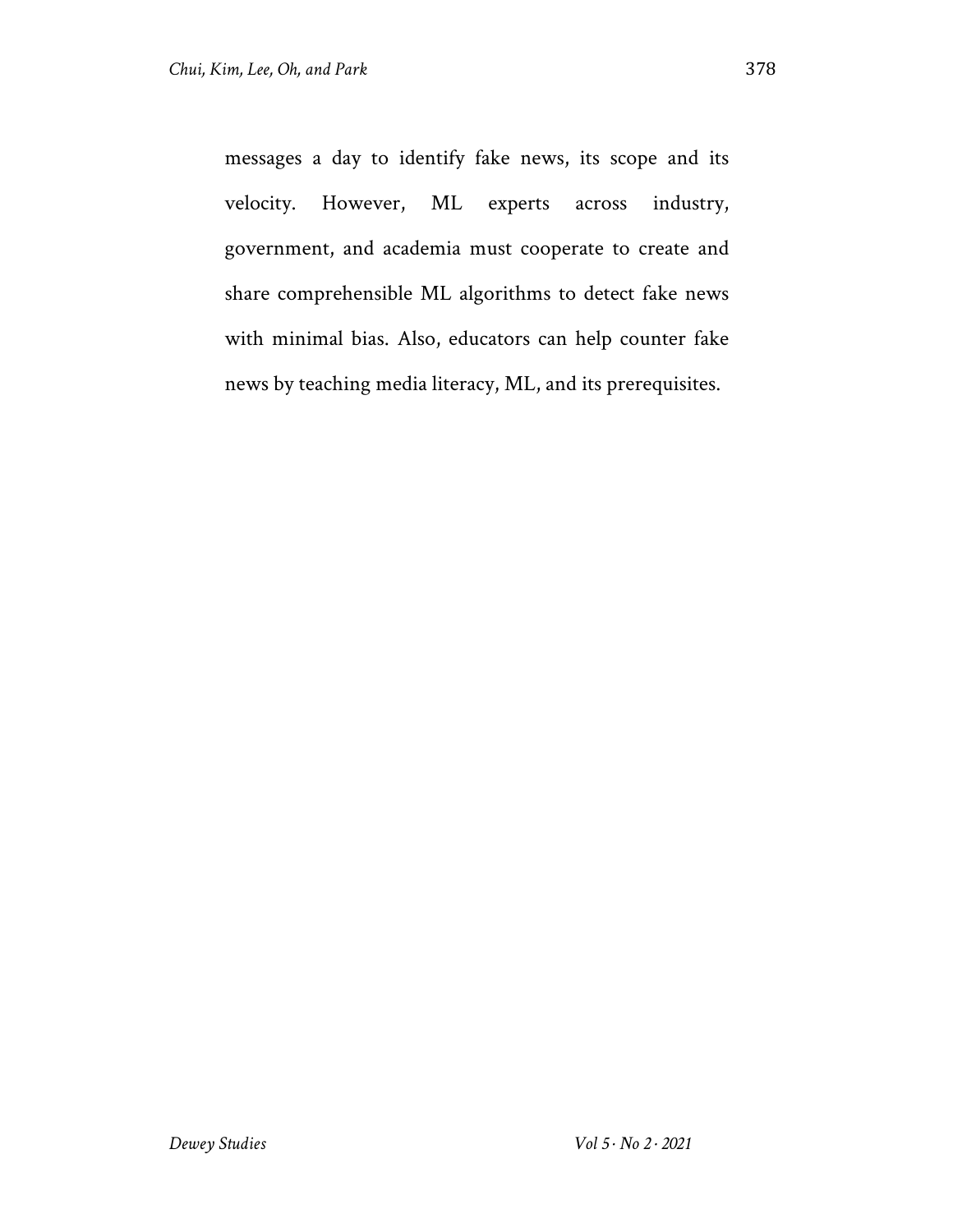# **References**

"Do you think the nation's economy is getting better or worse?" Civiqs, accessed July 7, 2021.

https://civiqs.com/results/economy\_us\_direction.

"Report of the Select Committee on Intelligence United States

Senate on Russian Active Measures Campaigns and

Interference in the 2016 U.S. Election." Senate Intelligence

Committee, November 10, 2020.

https://www.intelligence.senate.gov/sites/default/files/do

cuments/report\_volume5.pdf.

"Required identification for voting in person." VoteTexas, accessed 2021. https://www.votetexas.gov/register-tovote/need-id.html.

Arcas, Blaise Agüera y, Margaret Mitchell, and Alexander Todorov. "Physiognomy's New Clothes." *Medium*, May 6, 2017. https://medium.com/@blaisea/physiognomys-newclothes-f2d4b59fdd6a.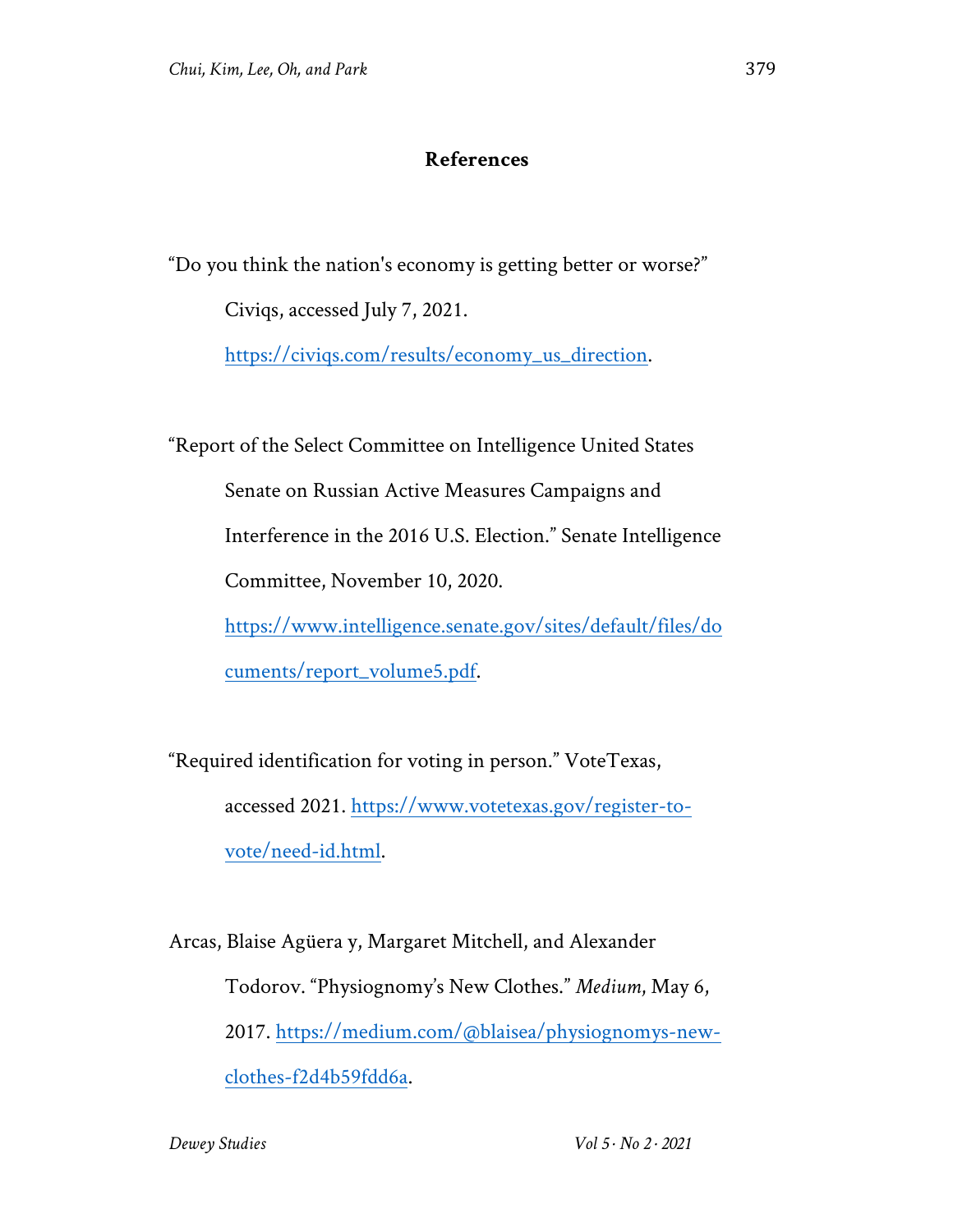Barocas, Solon, and Andrew D. Selbst. "Big Data's Disparate Impact." *California University Law Review* 104, no. 3 (Autumn, 2016): 671. http://www.californialawreview.org/wpcontent/uploads/2016/06/2Barocas-Selbst.pdf.

Bengfort, Benjamin, and Rebecca Bilbro. "Yellowbrick: Visualizing the scikit-learn model selection process." *Journal of Open Source Software* 4, no. 35 (Spring 2019): 1075. https://doi.org/10.21105/joss.01075.

Buolamwini, Joy, and Timnit Gebru. "Gender Shades: Intersectional Accuracy Disparities in Commercial Gender Classification." *Proceedings of Machine Learning Research* 81, (2018): 77-91. http://proceedings.mlr.press/v81/buolamwini18a/buolam wini18a.pdf.

Dangeti, Pratap. *Statistics for machine learning* (UK: Packt Publishing Ltd., 2017).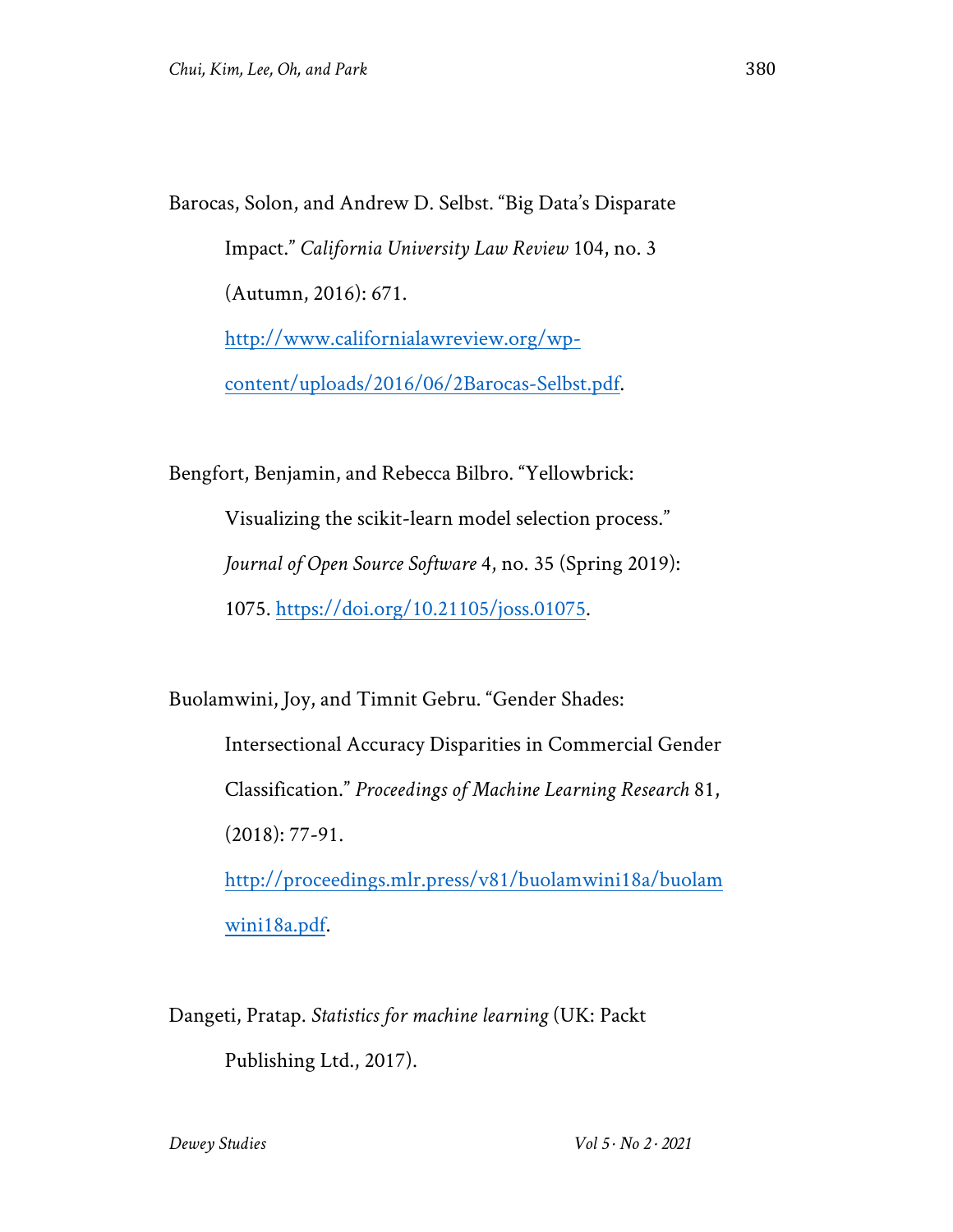Guynn, Jessica. "'Burn down DC': Violence that erupted at Capitol was incited by pro-Trump mob on social media." *USA Today*, February 12, 2021. https://www.usatoday.com/story/tech/2021/01/06/trump -riot-twitter-parler-proud-boys-boogaloos-antifaqanon/6570794002/.

Hakak, Saqib, Mamoun Alazab, Suleman Khan, Thippa Reddy Gadekallu, Praveen Kumar Reddy Maddikunta, and Wazir Zada Khan. "An ensemble machine learning approach through effective feature extraction to classify fake news." *Future Generation Computer Systems* 117 (Spring 2021): 47- 58. https://doi.org/10.1016/j.future.2020.11.022.

Jiang, Heinrich and Ofir Nachum. "Identifying and correcting label bias in machine learning." *Proceedings of Machine Learning Research* 108, (2020): 702-712.

Jordan, Michael I., and Tom M. Mitchell. "Machine learning: Trends, perspectives, and prospects." *Science* 349, no. 6245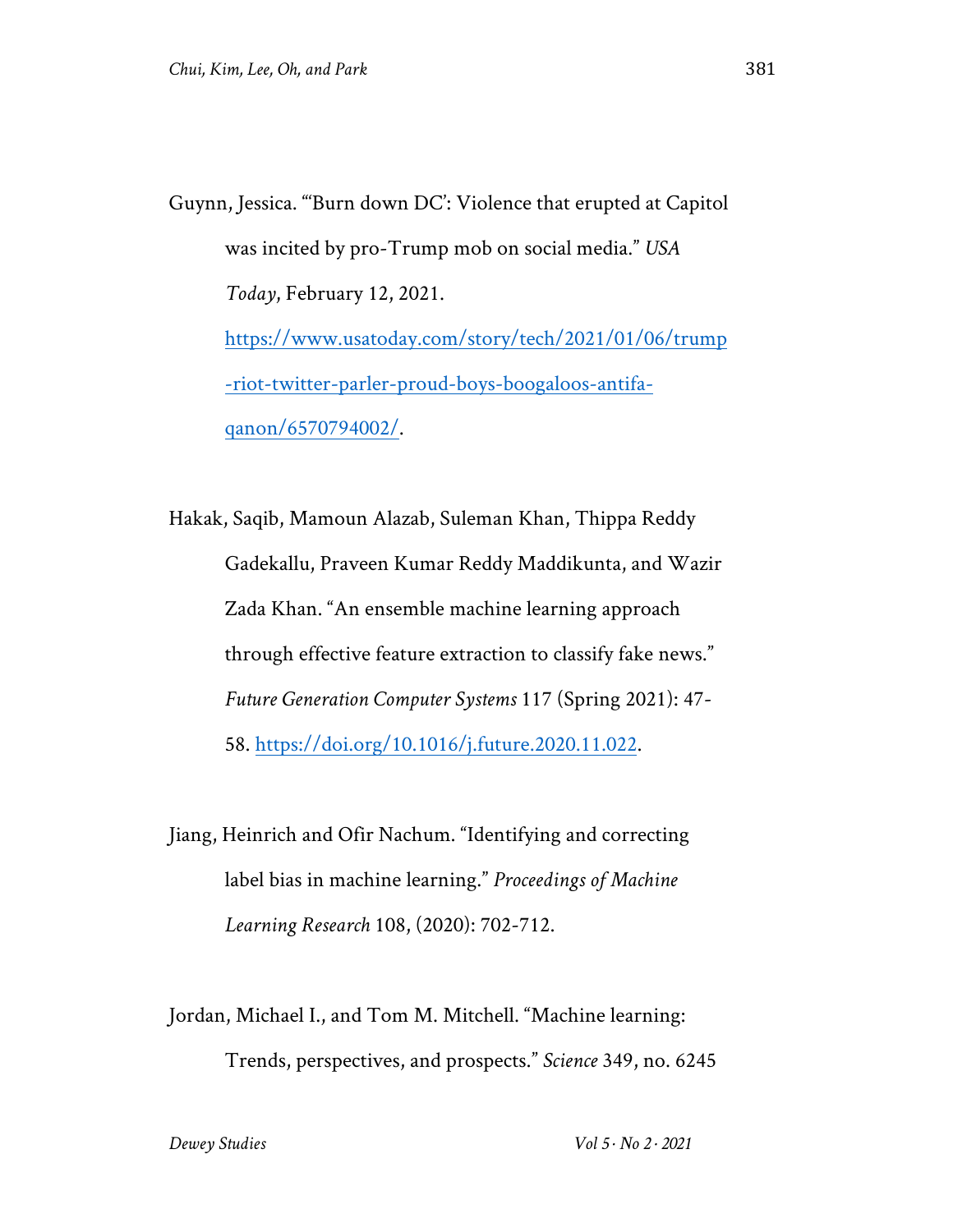(Summer 2015): 255-260.

https://doi.org/10.1126/science.aaa8415.

Kim, Jeong-Nam and Homero Gil de Zúñiga. "Pseudoinformation, media, publics, and the failing marketplace of ideas: Theory." *American Behavioral Scientist* 65, no. 2 (2021): 163-179. https://doi.org/10.1177/0002764220950606.

Klein, Aaron. "Credit Denial in the Age of AI." *Brookings Institution*, April 11, 2019. https://www.brookings.edu/research/credit-denial-inthe-age-of-ai/.

Krause, Josua, Adam Perer, and Kenney Ng. "Interacting with predictions: Visual inspection of black-box machine learning models." *Proceedings of the 2016 CHI conference on human factors in computing systems*, (Summer, 2016): 5686- 5697. https://doi.org/10.1145/2858036.2858529.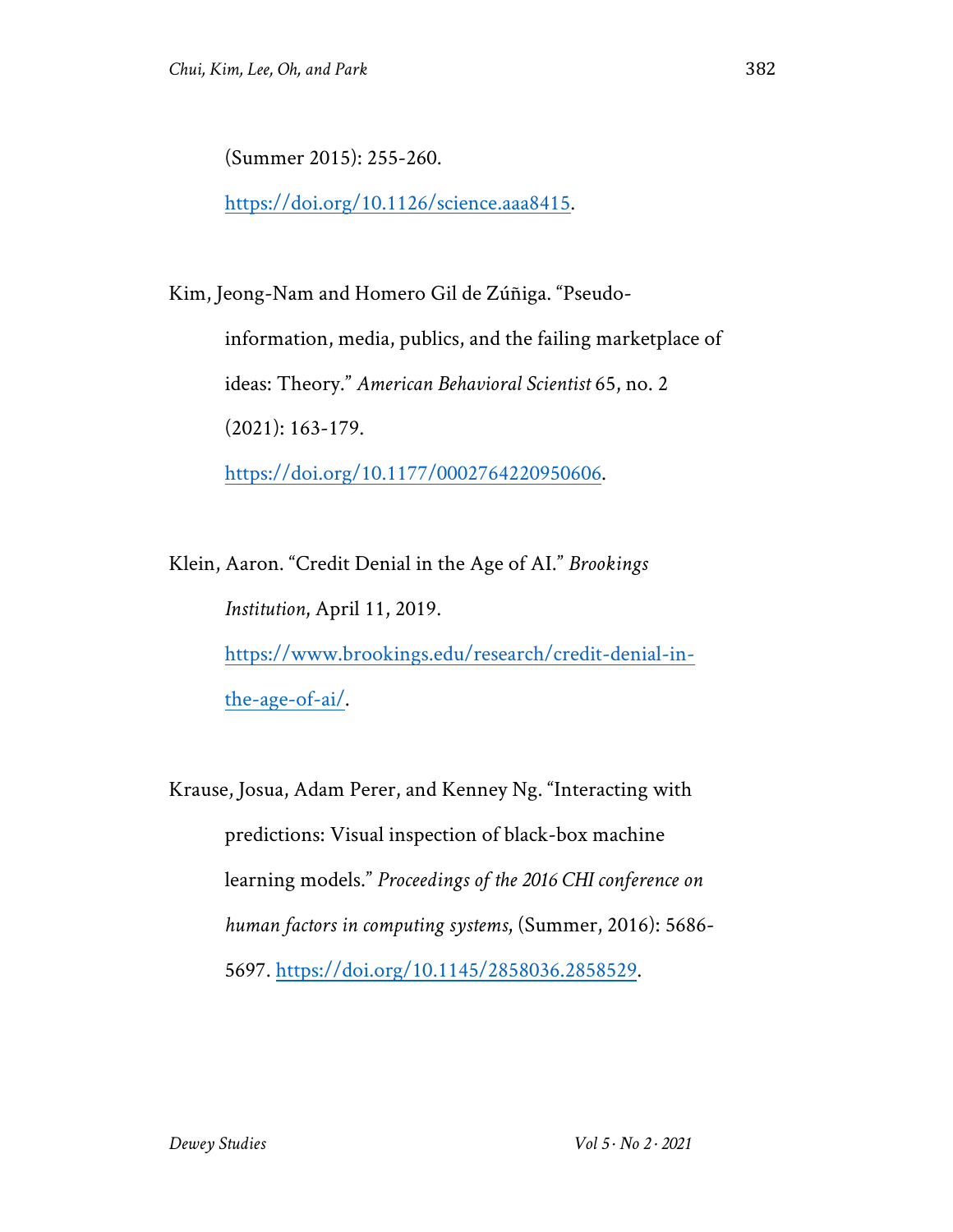Littmann, Maria, Katharina Selig, Liel Cohen-Lavi, Yotam Frank, Peter Hönigschmid, Evans Kataka, Anja Mösch, Kun Qian, Avihai Ron, Sebastian Schmid, Adam Sorbie, Liran Szlak, Ayana Dagan-Wiener, Nir Ben-Tal, Masha Y. Niv, Daniel Razansky, Björn W. Schuller, Donna Ankerst, Tomer Hertz, and Burkhard Rost. "Validity of machine learning in biology and medicine increased through collaborations across fields of expertise." *Nature Machine Intelligence* 2, no. 1 (Spring 2020): 18-24. https://doi.org/10.1038/s42256-019-0139-8.

Manning, Christopher D.. "Computational linguistics and deep learning." *Computational Linguistics* 41, no. 4 (2015): 701- 707.

McCombs, Maxwell E., and Donald L. Shaw. "The agenda-setting function of mass media." *Public Opinion Quarterly* 36, no. 2 (Summer, 1972): 176-187. doi: 10.1086/267990.

Mehrabi, Ninareh, Fred Morstatter, Nripsuta Saxena, Kristina Lerman, and Aram Galstyan. "A survey on bias and fairness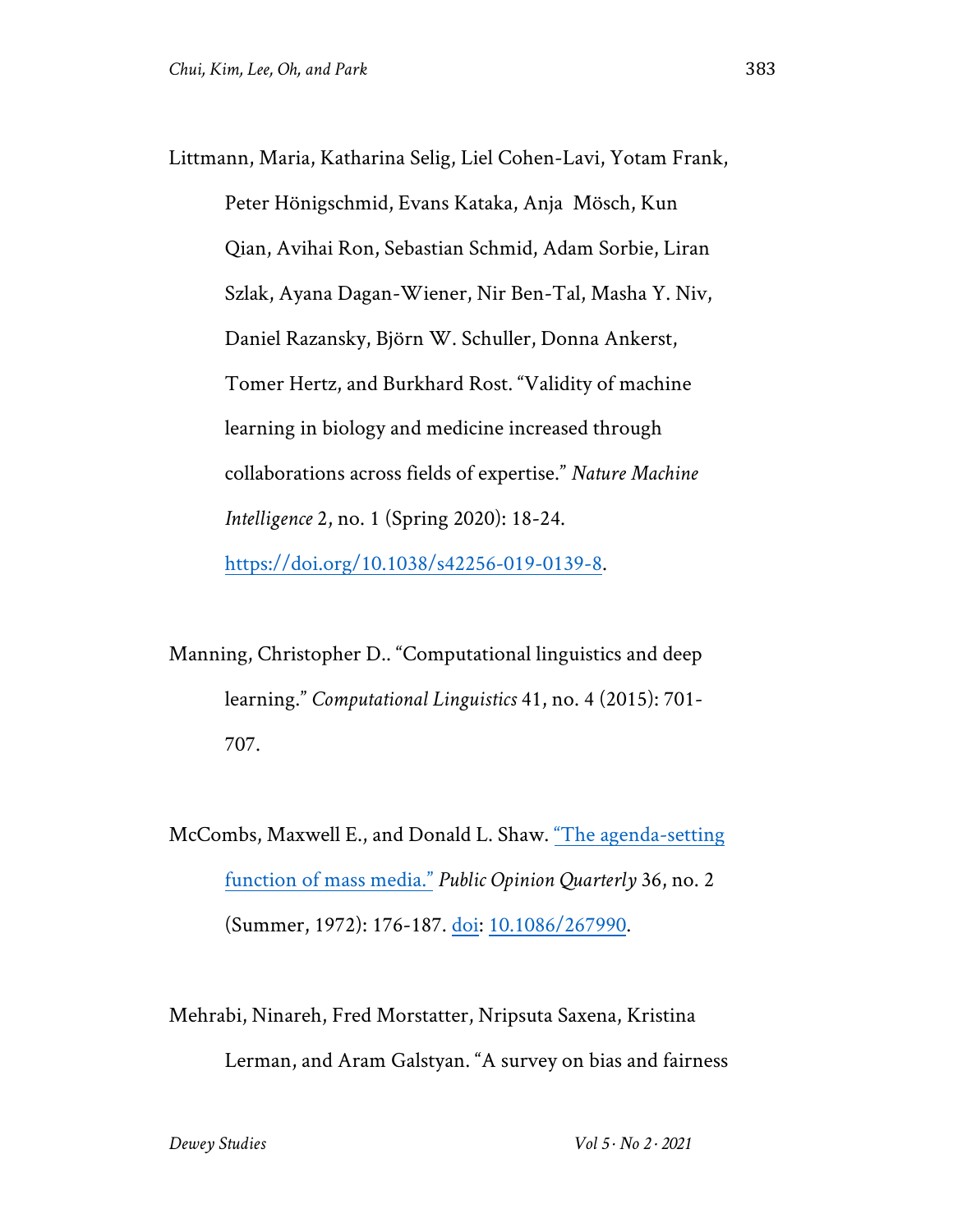in machine learning." *ACM Computing Surveys (CSUR)* 54, no. 6 (2021): 1.

Metz, Cade. "Using A.I. to Find Bias in A.I." *New York Times.* June 30, 2021. https://www.nytimes.com/2021/06/30/technology/artific ial-intelligence-bias.html.

Mohri, Mehryar, Afshin Rostamizadeh, and Ameet Talwalkar. *Foundations of machine learning*. Cambridge: MIT press, 2018.

Narayanan, Arvind. "21 Fairness Definitions and Their Politics, ACM Conference on Fairness, Accountability and Transparency." Youtube, March 2, 2018. https://www.youtube.com/ watch?v=jIXIuYdnyyk.

Norgaard, Kari Marie. "Climate denial: Emotion, psychology, culture, and political economy." *Oxford handbook on climate change and society* 18, (Summer, 2011): 399-413.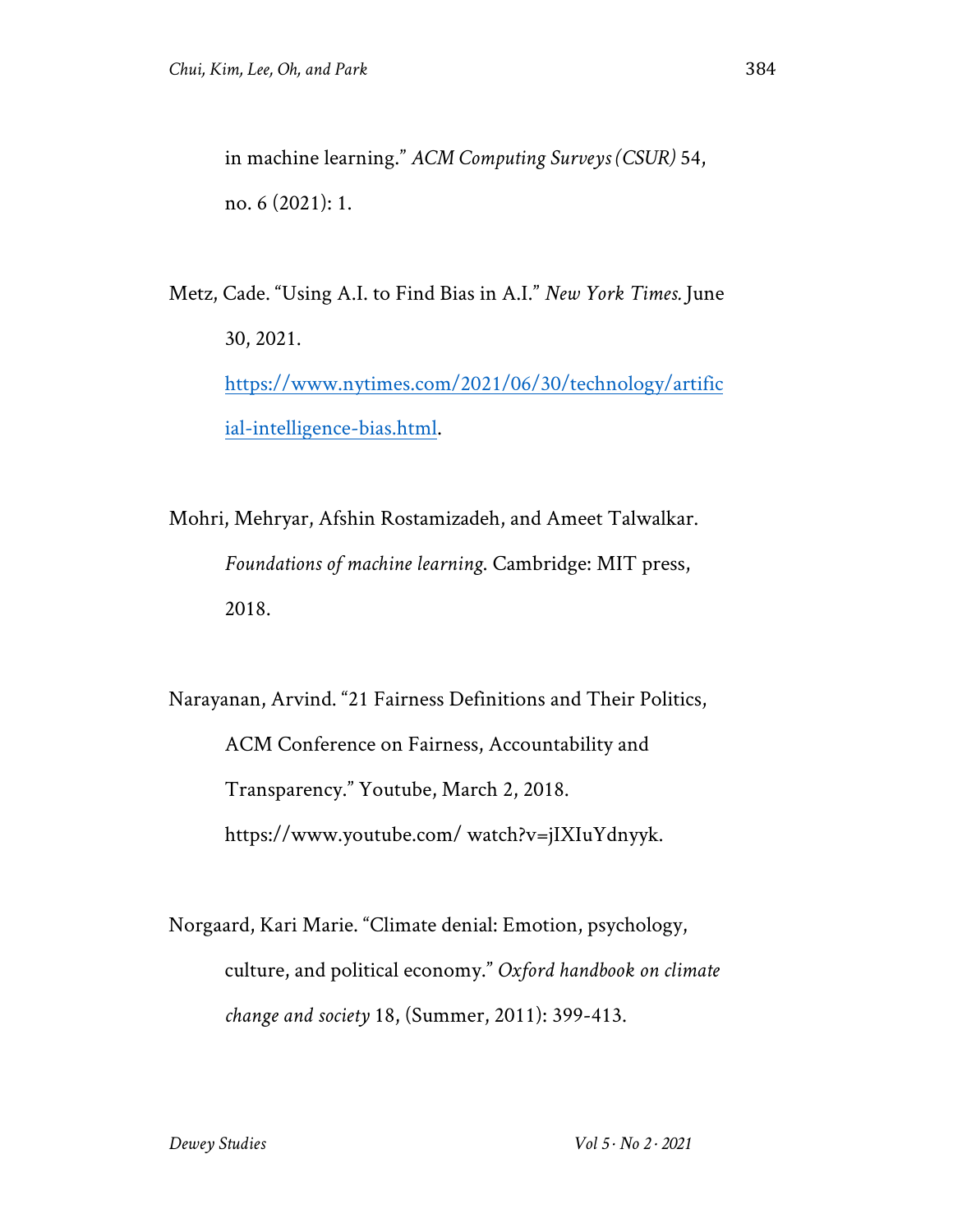https://doi.org/10.1093/oxfordhb/9780199566600.003.00 27.

Obermeyer, Ziad, Brian Powers, Christine Vogeli, and Sendhil Mullainathan. "Dissecting Racial Bias in an Algorithm Used to Manage the Health of Populations." *Science* 366, no. 6464 (Winter, 2019): 447-453. https://science.sciencemag.org/ content/366/6464/447.

Packer, Dominic J., and Jay Van Bavel. *The power of us: Harnessing our shared identities to improve performance, increase cooperation, and promote social harmony*. New York: Little, Brown Spark, 2021.

Sayce, David. "The number of tweets per day in 2020." May 2020. https://www.dsayce.com/social-media/tweets-day/.

Shaw, Yowei. "The chaos machine: An endless hole." *Hear Every Voice*, April 29, 2021. https://www.npr.org/programs/invisibilia/992214107/the -chaos-machine-an-endless-hole.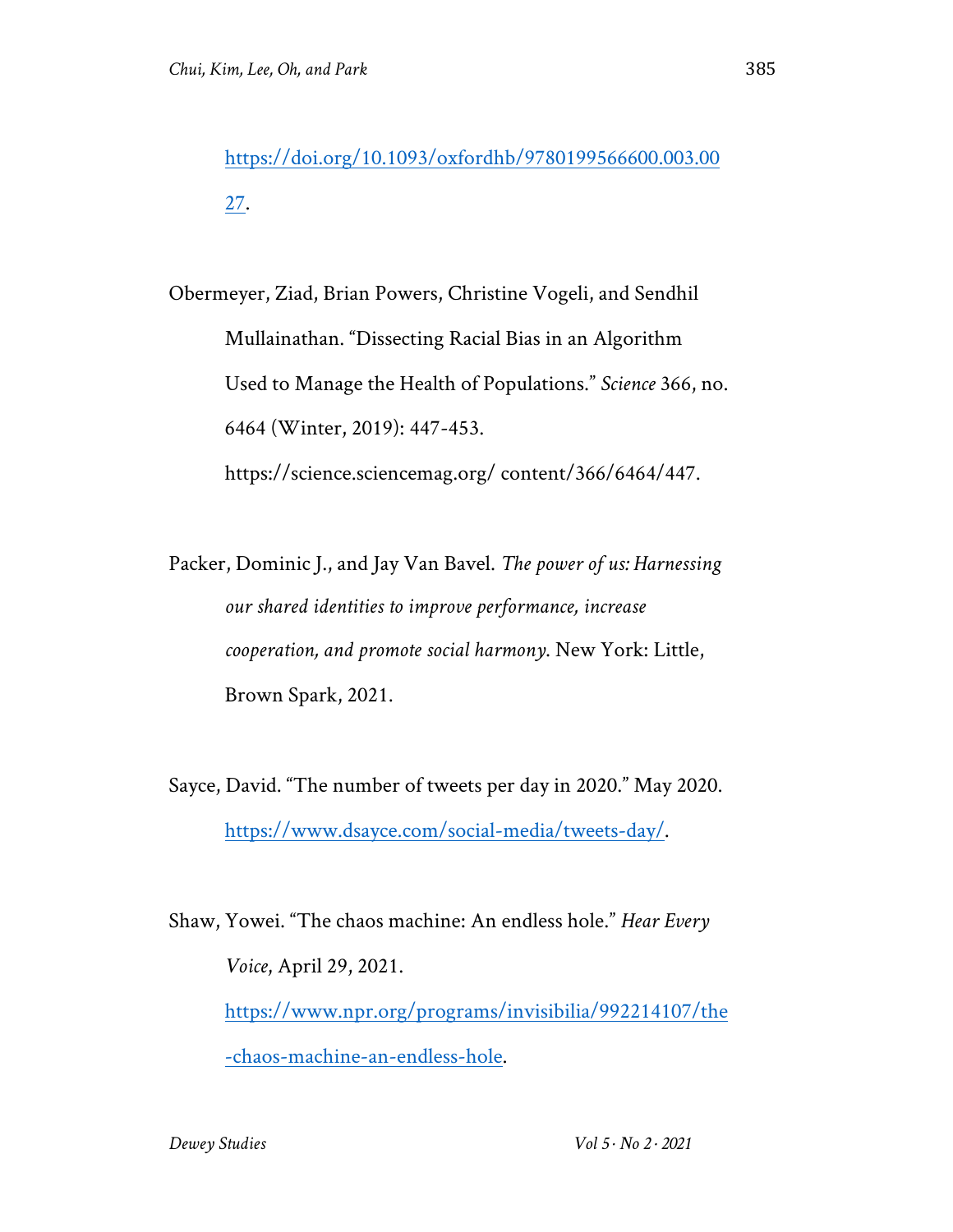Shu, Kai, Amy Sliva, Suhang Wang, Jiliang Tang, and Huan Liu. "Fake news detection on social media: A data mining perspective." *ACM SIGKDD Explorations Newsletter* 19, no. 1 (Summer, 2017): 22-36.

Simon, Zoltan. "Hungary's strongman leader nears full control of national media." *Bloomberg*. July 24, 2020. https://www.bloomberg.com/news/articles/2020-07- 24/top-hungarian-independent-news-site-staff-quitsciting-pressure.

Tesler, Michael. "Republicans' pessimistic views on the economy have little to do with the economy." *FiveThirtyEight*, May 5, 2021. https://fivethirtyeight.com/features/republicanspessimistic-views-on-the-economy-have-little-to-dowith-the-economy/.

Vaughn, Julie, Avital Baral, Mayukha Vadari, and William Boag. "Dataset Bias in Diagnostic AI systems: Guidelines for Dataset Collection and Usage." *ACM Conference on Health,*